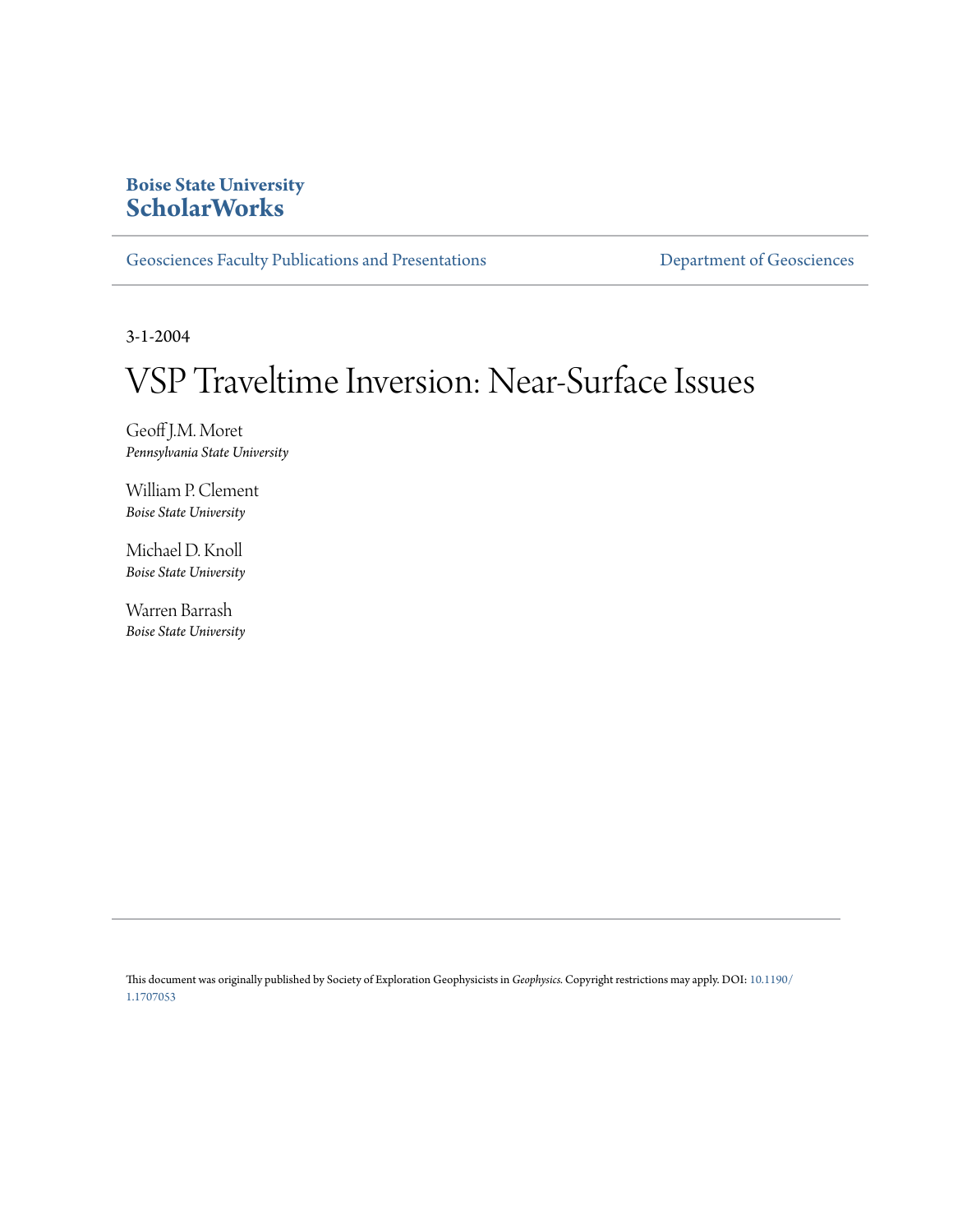## **Case History**

# **VSP traveltime inversion: Near-surface issues**

Geoff J.M. Moret<sup>\*</sup>, William P. Clement<sup>‡</sup>, Michael D. Knoll<sup>‡</sup>, and Warren Barrash<sup>‡</sup>

### **ABSTRACT**

P-wave velocity information obtained from vertical seismic profiles (VSPs) can be useful in imaging subsurface structure, either by directly detecting changes in the subsurface or as an aid to the interpretation of seismic reflection data. In the shallow subsurface, P-wave velocity can change by nearly an order of magnitude over a short distance, so curved rays are needed to accurately model VSP traveltimes. We used a curved-ray inversion to estimate the velocity profile and the discrepancy principle to estimate the data noise level and to choose the optimum regularization parameter. The curved-ray routine performed better than a straight-ray inversion for synthetic models containing high-velocity contrasts. The application of the inversion to field data produced a velocity model that agreed well with prior information. These results show that curved-ray inversion should be used to obtain velocity information from VSPs in the shallow subsurface.

### **INTRODUCTION**

A vertical seismic profile (VSP) records energy traveling from a surface source to receivers in a borehole. We can invert the arrival times of compressional or P-waves at the receivers to estimate the subsurface velocity profile near the borehole. In shallow geophysics, these velocity profiles are used to assign depths to reflectors identified on seismic sections (e.g., Allison and Schieck, 1996; Jarvis and Knight, 2000) or to map changes in subsurface properties (e.g., lithology, porosity, pore fluid) that are of interest in environmental or engineering investigations (e.g., Michaels and Barrash, 1997; Milligan et al., 2000).

Many VSP inversions (e.g., Stewart, 1984; Schuster, 1988; Lizarralde and Swift, 1999) assume that the raypaths between sources and receivers can be approximated by straight lines. Schuster et al. (1988) found that the straight-ray assumption is reasonable if velocity contrasts are small and the horizontal offset between the shot and the receivers is less than the depth of the first receiver. In VSPs collected in shallow investigations, however, source offsets from the well axis are commonly of the same order as the depths of the first few receivers. Also, velocities in the shallow subsurface typically span a large range (e.g., Miller and Xia, 1998): from less than 300 m/s to greater than 2000 m/s for P-waves. Large velocity contrasts result in significant refraction of rays at interfaces. For example, since saturated sediments have a much higher P-wave velocity than unsaturated sediments, P-wave raypaths refract sharply at the water table. As a result, a curved-ray model will better approximate the true P-wave raypaths and give more realistic traveltimes than can a straight-ray model in shallow subsurface environments.

One way to estimate velocity from traveltimes using curved rays is layer stripping (Milligan et al., 2000). In this method, the velocity in the first layer is estimated assuming a straight raypath from the source to the first receiver. The interval velocities in subsequent layers are calculated based on the time required for a curved ray to reach the receiver in that layer. Layer stripping can produce good results, but the velocity model is highly sensitive to errors in traveltime picks, as the errors are propagated into the subsequent layer velocities.

We have designed and implemented a curved-ray traveltime inversion for shallow VSP data. Previous curved-ray VSP inversions (e.g., Pujol et al., 1985; Lee, 1990; Mao and Stuart, 1997) were designed to find the depths and velocities of a few discrete layers. As a result, these inversions incorporated reflection data and considered refraction at a small number of layer

‡Boise State University, Center for Geophysical Investigation of the Shallow Subsurface, Boise, Idaho 83725. E-mail: billc@cgiss.boisestate.edu; mknoll@cgiss.boisestate.edu; wb@cgiss.boisestate.edu.

© 2004 Society of Exploration Geophysicists. All rights reserved.

Presented at the 72nd Annual Meeting, Society of Exploration Geophysicists; manuscript received by the Editor July 18, 2003; revised manuscript received October 10, 2003.

<sup>∗</sup>Formerly Boise State University, Center for Geophysical Investigation of the Shallow Subsurface, Boise, Idaho; presently Pennsylvania State University, Department of Geosciences, University Park, Pennsylvania 16802. E-mail: gmoret@geosc.psu.edu.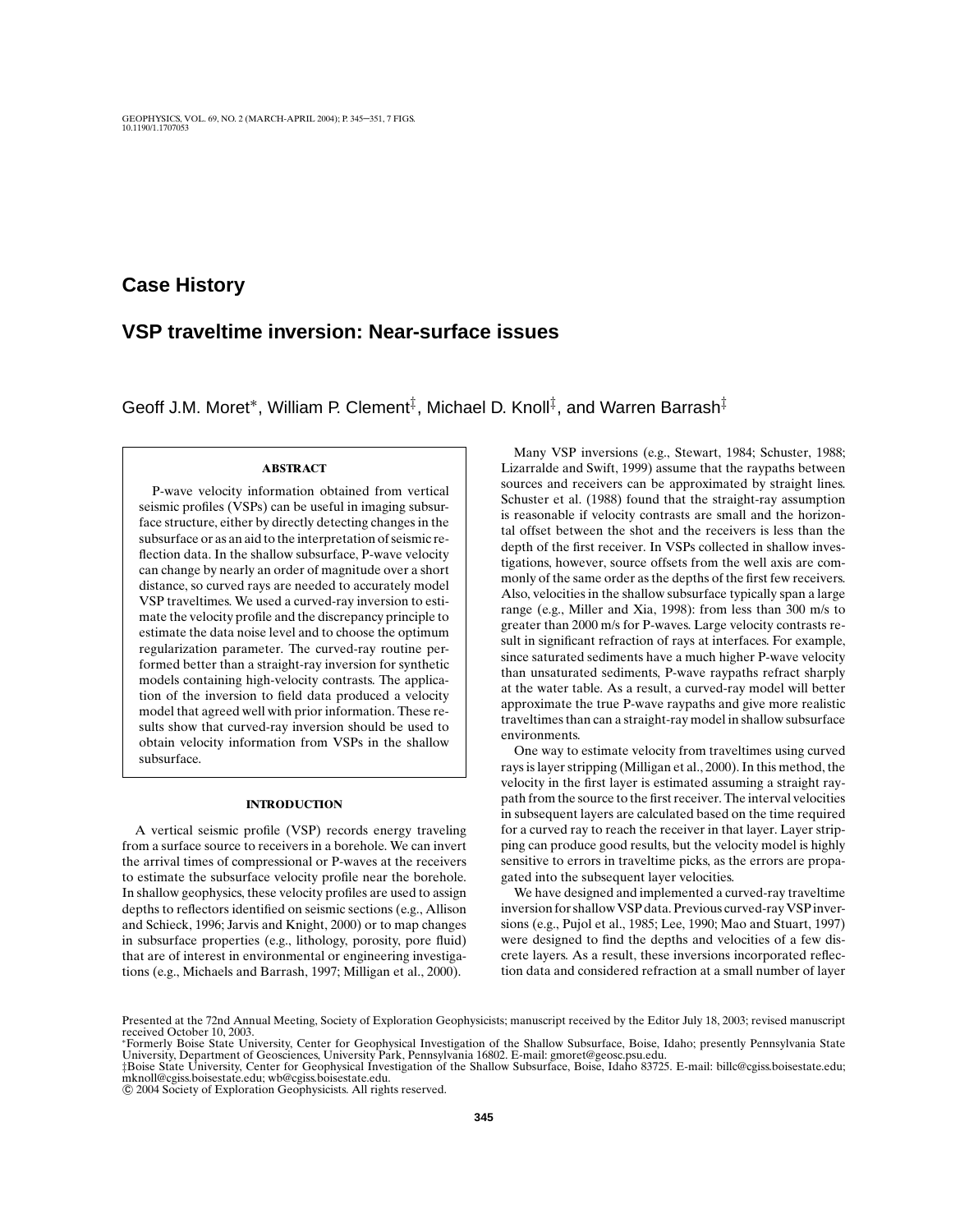### **346 Moret et al.**

boundaries. Previous curved-ray inversions also lacked quantitative error analysis. Shallow geophysics is often concerned with small fluctuations in subsurface properties, so our inversion uses a large number of layers to image gradual changes in seismic velocity. We estimate the traveltime error from the data using Morozov's discrepancy principle, and we use use this error to estimate the uncertainty in the layer velocities. After describing our inversion, we will demonstrate its application with both synthetic and field experiments.

### **THEORY**

### **Forward model**

The forward modeling problem of finding traveltimes for curved rays in a layered Earth can be solved with ray shooting (Hardage, 1983). This technique consists of using Snell's law to trace a ray downward from the source to the receiver. To trace a ray to a specific receiver, the initial angle of the ray is varied using the bisection method (Acton, 1990) until the ray passes sufficiently close to the receiver (in this case, within 1 cm). The general formula for the traveltime, *t*, of a ray traveling along a path through a slowness field is

$$
t = \int s(\ell) \cdot \partial \ell, \tag{1}
$$

where  $\ell$  is the raypath and  $s$  is the slowness (defined as the reciprocal of velocity). For a layered system as shown in Figure 1, the traveltime for a ray with an initial angle of  $\theta_1$  hitting a receiver at depth *z* in layer *j*, where all the layers have an identical



Figure 1. Schematic diagram illustrating the parameters used for the curved-ray forward model. Each layer has a thickness of *h* and slowness of *sn* . The angle between the segment of the ray in layer *n* and the vertical is  $\theta_n$ . The depth of the receiver is *z*.

thickness of *h* but different constant slownesses,  $s_n$ , is

$$
t = \frac{s_1 h}{\cos \theta_1} + \sum_{n=2}^{j-1} \frac{s_n h}{\cos \left[\arcsin\left(\frac{s_1}{s_n}\sin \theta_1\right)\right]} + \frac{s_j [z - (j-1)h]}{\cos \left[\arcsin\left(\frac{s_1}{s_j}\sin \theta_1\right)\right]}.
$$
 (2)

### **Inversion**

The traveltimes produced by equation (2) depend on slowness in a nonlinear way. Many different techniques can be used to invert nonlinear systems. We used a linearized Occam's inversion scheme, which can be thought of as a first-order Taylor series expansion of the traveltime vector in slowness space (Menke, 1984). We used the "jumping" method (e.g., Scales et al., 1990) to solve the inverse problem. The jumping method allows us to apply constraints directly to the slowness model:

$$
\mathbf{s}^{n} = \left(\mathbf{J}^{n^T}\mathbf{J}^{n} + \lambda^2\mathbf{W}_{m}^T\mathbf{W}_{m}\right)^{-1}\mathbf{J}^{n^T}\left(\mathbf{t}^{n} + \mathbf{J}^{n}\mathbf{s}^{n-1}\right).
$$
 (3)

In equation (3),  $s^n$  is the vector of layer slownesses at iteration  $n$ .  $W_m$  is the model weighting matrix, a set of constraint equations that, in this case, minimize the first derivative of the layer slownesses in the vertical direction. The vector  $\Delta t^n$  is the desired change in the traveltimes, the difference between the forward-modeling results for iteration *n* and the data. The scalar  $\lambda$  controls the tradeoff between fitting the data and the model regularization. The Jacobian matrix **J***<sup>n</sup>* contains the derivatives of the forward-modeled traveltimes at iteration *n* with respect to the slownesses:

$$
\mathbf{J}_{ij}^n = \frac{\partial t_i}{\partial s_j} \tag{4}
$$

These derivatives are obtained by differentiating equation (2). For the traveltime to receiver  $i$  at a depth of  $\zeta$  in layer *j*, these derivatives are

$$
\frac{\partial t_i}{\partial s_1} = \frac{h}{\cos \theta_i} + \sum_{n=2}^{j-1} \frac{hs_1 \sin^2 \theta_i}{s_n \left(1 - \frac{s_1^2 \sin^2 \theta_i}{s_n^2}\right)^{\frac{3}{2}}} \n+ \frac{[z - (j - 1)h]s_1 \sin^2 \theta_i}{s_j \left(1 - \frac{s_1^2 \sin^2 \theta_i}{s_j^2}\right)^{\frac{3}{2}}}, \n\frac{\partial t_i}{\partial s_n} = \frac{h}{\sqrt{1 - \left(\frac{s_i \sin \theta_i}{s_j}\right)^2}} - \frac{hs_1^2 \sin^2 \theta_i}{s_n^2 \left(1 - \frac{s_1^2 \sin^2 \theta_i}{s_n^2}\right)^{\frac{3}{2}}}, \n\frac{2 \le n < j}{\sqrt{3s_j}} = \frac{[z - (j - 1)h]}{\sqrt{1 - \left(\frac{s_i \sin \theta_i}{s_j}\right)^2}} - \frac{[z - (j - 1)h]s_1^2 \sin^2 \theta_i}{s_j^2 \left(1 - \frac{s_1^2 \sin^2 \theta_i}{s_j^2}\right)^{\frac{3}{2}}}.
$$
\n(5)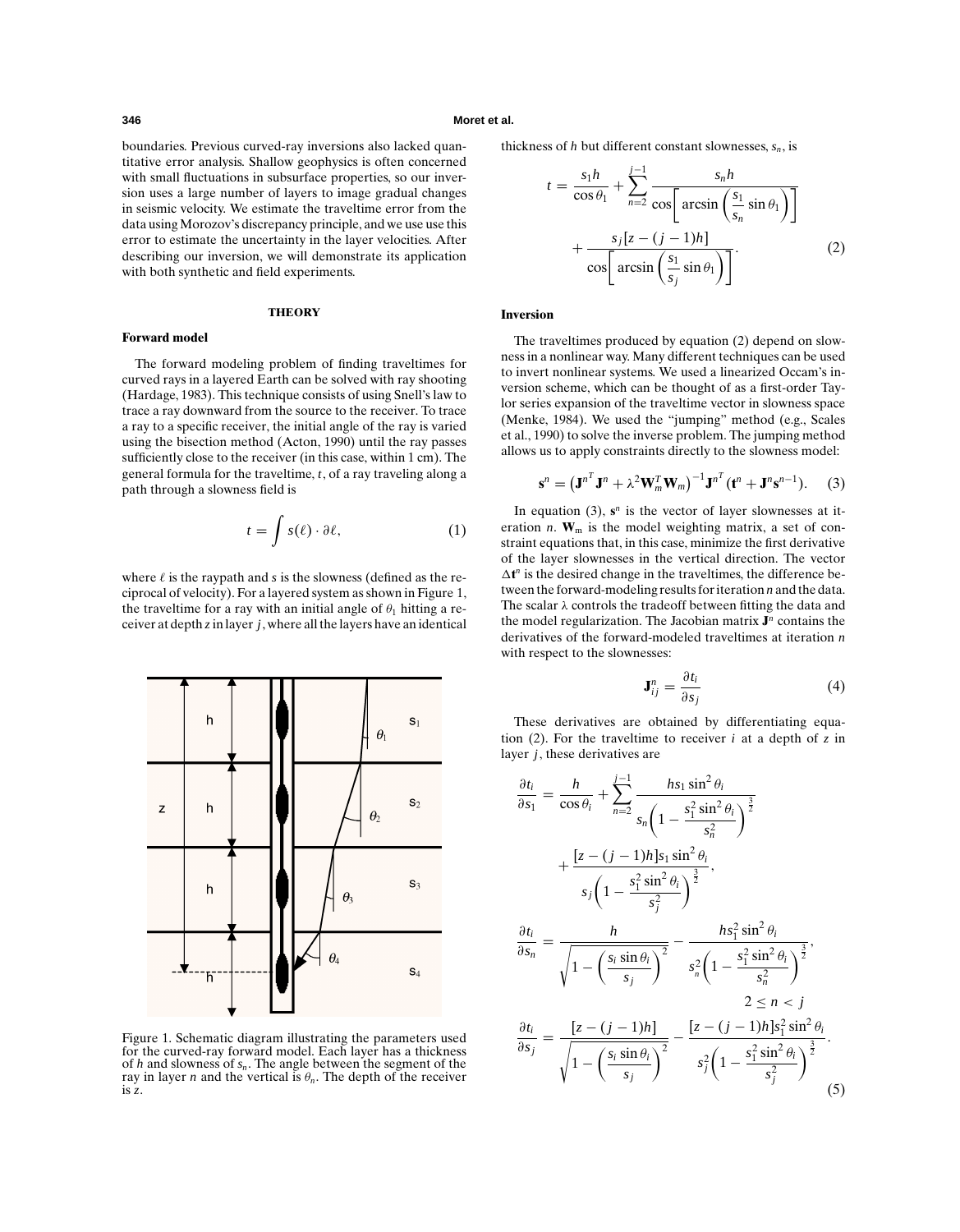These analytical expressions can be evaluated using the slowness model of the previous iteration and the angles produced by the ray-shooting forward model.

At each iteration, the traveltimes to the receivers through the current slowness estimate are forward-modeled,  $J^n$  and  $\Delta t^n$  are calculated, and the new slowness model is found using equation (3). The inversion is halted when the magnitude of the traveltime residual does not decrease between iterations.

All linearized inversions require a starting model. Often, the choice of starting model can strongly influence the results (e.g., Vasco et al., 1996). Two methods for choosing a starting model are to try many starting models to characterize the nonuniqueness or to choose a starting model that prior information or preliminary analysis suggests is close to the "true" answer. While the first approach gives a more complete answer, the second is sufficient for our purposes. For the inversion described above, synthetic experiments have shown that starting models with velocities reasonably close to the true values produce accurate final-velocity models (Moret, 2003).

At many shallow sites, the P-wave velocity contrast across the water table is large (e.g., Miller and Xia, 1998). The depth of the water table is known because the depth to water in the borehole can be measured. In our vertical first-derivative regularization scheme, each row of  $W_m$  constrains the velocity contrast between two adjacent layers to be small. We can incorporate the available prior information about the water table into the inversion by changing **W***<sup>m</sup>* so that it does not constrain the velocity contrast across the layer boundary corresponding to the water table.

### **Discrepancy principle**

Two parameters required by the inversion are an estimate of the variance of the traveltime noise and a value of  $\lambda$ . Morozov's discrepancy principle (Morozov, 1984; Hansen, 1992) provides a rationale for choosing these parameters.

Wahba (1990) applied the discrepancy principle using the function  $v(\lambda)$ , defined as

$$
\nu(\lambda) = \frac{\|\Delta \mathbf{t}^f\|^2}{\text{trace}(\mathbf{I} - \mathbf{J}^f(\mathbf{J}^{f} \mathbf{J}^f + \lambda^2 \mathbf{W}_m^T \mathbf{W}_m)^{-1} \mathbf{J}^{f} \mathbf{I})},\quad(6)
$$

where iteration  $f$  is the final iteration of the inversion. The denominator of equation (6) is an estimate of the degrees of freedom of the data noise (Wahba, 1990). When the optimum λ value, λ∗, is used, the value of ν(λ∗) is equal to the variance of the traveltime error,  $\sigma_d^2$  (Wahba, 1990).

Hansen (1992) found that the behavior of  $v(\lambda)$  could be used to estimate both  $\lambda^*$  and  $\sigma_d^2$ . To obtain these estimates, we invert the data for many values of  $\lambda$  and then plot the function  $ν(λ)$  versus  $λ^{-1}$ . At high  $λ$  values,  $ν(λ)$  decreases steadily with decreasing  $\lambda$ . When  $\nu(\lambda)$  reaches the noise level of the data, the velocity model cannot fit the data better without becoming much less smooth, so  $v(\lambda)$  levels off at a plateau and does not decrease further until much smaller values of λ. The value of the function  $v(\lambda)$  at the plateau should be equal to the variance of the noise in the data,  $\sigma_d^2$  (Hansen, 1992). The optimum regularization parameter,  $\lambda^*$ , is the  $\lambda$  value at the left end of the plateau, that is, the most highly regularized model with the desired value of  $v(\lambda)$ . Hansen (1992) suggested that higher  $\lambda$ values could also be used to compensate for the inexactness of the Jacobian matrix.

### **Uncertainty**

The final velocity model is more useful if the uncertainty in each layer's velocity is known. The model covariance matrix contains information about the effect of data errors on the model parameters (Menke, 1984). The diagonal of the model covariance matrix gives the variances of each parameter. The off-diagonal terms are the covariances, which contain information on the relationships between parameters. As shown in Alumbaugh and Newman (2000), the model covariance matrix for a linearized inversion can be calculated using

$$
\mathbf{C}_m = \left[\mathbf{J}^{fT}\mathbf{J}^f + \lambda^2 \mathbf{W}_m^T \mathbf{W}_m\right]^{-1}.\tag{7}
$$

In order to obtain the 95% confidence intervals for each layer's slowness, we multiply the square root of each diagonal element of the matrix by 1.96 (95% of the area beneath a Gaussian curve is contained within 1.96 standard deviations of the mean). The uncertainties in the slownesses are normally distributed, so the uncertainties in the velocities are not. The 95% confidence limits for the layer velocities are

$$
v_i^{min} = \frac{1}{s_i + 1.96\sigma_i^{model}}, \quad v_i^{max} = \frac{1}{s_i - 1.96\sigma_i^{model}}.
$$
 (8)

The equation for  $v_i^{max}$  is discontinuous. If  $\sigma_i^{model}$  is larger than  $s_i$ , then the lower  $95\% = 0$  confidence limit for  $s_i$  is negative, making  $v_i^{max}$  negative also. This physically unrealistic negative value of ν*max <sup>i</sup>* indicates that no confidence can be placed in the estimate of ν*<sup>i</sup>* .

### **SYNTHETIC EXAMPLE**

We tested our inversion routine on a synthetic data set. The test had three objectives: (1) to see whether the noise value estimated using the discrepancy principle was correct, (2) to verify that the inversion results were close to the original velocity model, and (3) to compare the results of our routine with a straight-ray inversion.

We generated the synthetic data using the ray-shooting algorithm described above. In the simulated survey, the shot was located 1 m away from the wells and the receivers were positioned every 0.1 m from just below the "water table" at 2 m depth to the bottom of the well, resulting in 179 synthetic traveltimes. We simulated picking errors in our data by adding Gaussian noise with a standard deviation of 0.05 ms.

We inverted this noisy data using many different  $\lambda$  values to generate a discrepancy principle plot for these noisy synthetic traveltimes (Figure 2). The leftmost  $\lambda$  value on the plateau is 40000 ( $1/\lambda = 2.5 \times 10^{-5}$ ). The plateau value corresponds to Gaussian error with a standard deviation of 0.045 ms, a 10% underestimate of the true value. This result suggests that the discrepancy principle can be used to estimate data error levels with reasonable accuracy.

Figure 3 shows the inversion result produced using a starting model with a velocity of 500 m/s above the water table and 2500 m/s below and a  $\lambda$  value of 40000. The velocity across the synthetic water table was not constrained. The final velocity model has the same general structure and velocity values as the synthetic model but has less abrupt velocity contrasts because of model regularization.

We also tested the inversion using synthetic data with both Gaussian noise and a static time shift. The final velocity model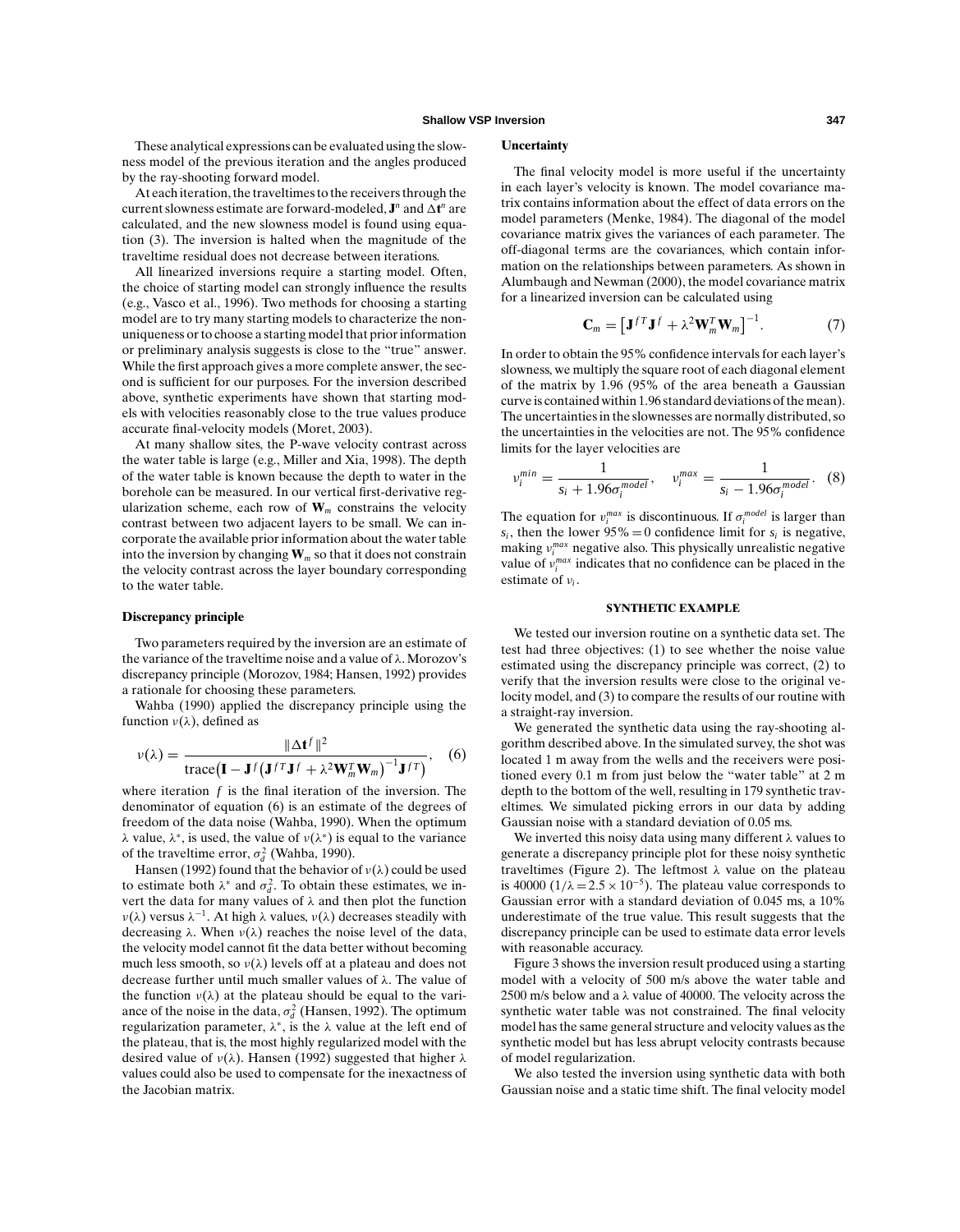### **348 Moret et al.**

is nearly identical to Figure 3 except for a small change in the velocity of the layer above the water table (e.g., a change of <10 m/s for a shift of 0.1 ms). All of the rays travel nearly vertical paths in this layer, so a change in the layer velocity results in a nearly constant shift in the traveltimes. The discrepancy principle plot for the synthetic data with the static shift closely resembles Figure 2. This similarity indicates that noise estimates from discrepancy principle plots represent the random component of traveltime noise.

We also used the synthetic experiment to compare our nonlinear curved-ray inversion to a linear straight-ray inversion. The straight-ray code used an inversion scheme similar to



Figure 2. Discrepancy principle plot for curved-ray inversion of the synthetic data set. The dashed line is the plateau level, which corresponds to traveltime noise with a standard deviation of 0.045 ms. The circled point is at  $\lambda = 40000$ , the chosen value.



Figure 3. Inversion results for the synthetic data set using both the curved-ray and straight-ray inverse routines. The dotted line is the true velocity model. The dash-dotted line is the straight-ray inversion result, which is unable to reproduce the velocity model above 7-m depth and contains high-frequency oscillations. The solid line is the curved-ray inversion result, which matches the true model reasonably well except at abrupt velocity transitions.

Lizarralde and Swift (1999):

$$
\mathbf{s} = \left(\mathbf{G}^T\mathbf{G} + \lambda^2\mathbf{W}_m^T\mathbf{W}_m\right)^{-1}\mathbf{G}^T\mathbf{t}.\tag{9}
$$

The elements of the linear operator **G** are the path lengths of each ray in each layer. Because of the straight-ray assumption, the path lengths do not depend on the layer slownesses, making the problem linear.

We chose a  $\lambda$  value for the straight-ray inversion by using the  $\chi^2$  statistic (Lizarralde and Swift 1999). The  $\chi^2$  statistic compares the misfit of the solution with the expected misfit, given the traveltime noise. When the normalized  $\chi^2$  statistic has a value near 1.0, the results fit the data with the expected degree of misfit. We systematically varied  $\lambda$  and found that a λ value of 10,000 produced a normalized  $\chi^2$  value of 1.25. Because changing  $\lambda$  slightly to get a normalized  $\chi^2$  value closer to 1.0 would not have qualitatively changed the resulting velocity model, we used a  $\lambda$  value of 10000 for the final inversion result.

Figure 3 compares the results for the straight-ray and the curved-ray inversions of the synthetic data. The straight-ray velocity model is more oscillatory. Because of the simplifying straight-ray assumption, the straight-ray inversion results must include unrealistic velocity changes to reach the desired traveltime misfit level. The larger scale variations in the straight-ray inversion result match the synthetic model at deeper layers, where the straight-ray assumption is a better approximation. However, the straight-ray inversion is unable to match the layer velocities above roughly 7 m. At shallow depths, the raypaths cannot be reasonably approximated by straight rays, so the inversion cannot recover the true velocity model. While ignoring the  $\chi^2$  information and choosing a larger  $\lambda$  value would eliminate the oscillations in the straight-ray inversion results, a larger  $\lambda$  value would not be able to overcome the fundamental limitations of the forward model in dealing with large velocity contrasts within a few meters of the surface. The results of this comparison suggest that curved-ray inversion is needed to accurately recover the subsurface velocity structure from traveltimes for typical near-surface survey geometries and velocities.

### **FIELD EXAMPLE**

We used the curved-ray inversion routine described above to invert a shallow reverse vertical seismic profile (RVSP). An RVSP uses a surface geophone to record energy from a borehole source. The principle of reciprocity holds that the traveltime for a ray remains unchanged if the source and receiver locations are reversed, so the same inverse code can be used for VSPs and RVSPs.

The RVSP data set used in this study was collected in well C4 at the Boise Hydrogeophysical Research Site (BHRS), a research wellfield near Boise, Idaho (Barrash and Knoll, 1998). The BHRS is developed in a shallow, unconsolidated, sandand-cobble aquifer underlain by a clay aquitard. Because preferential flow paths play an important role in flow and transport processes in sand-and-cobble deposits (e.g., Jussel et al., 1994), considerable interest in mapping the heterogeneity of such sediments exists.

A borehole sparker was used as the seismic source for the RVSP. A sparker is a rubber-walled cell full of salt water containing a spark gap. When a high voltage (approximately 4 kV) is discharged across the spark gap, the ionization of a small amount of salt water caused by the electric current creates an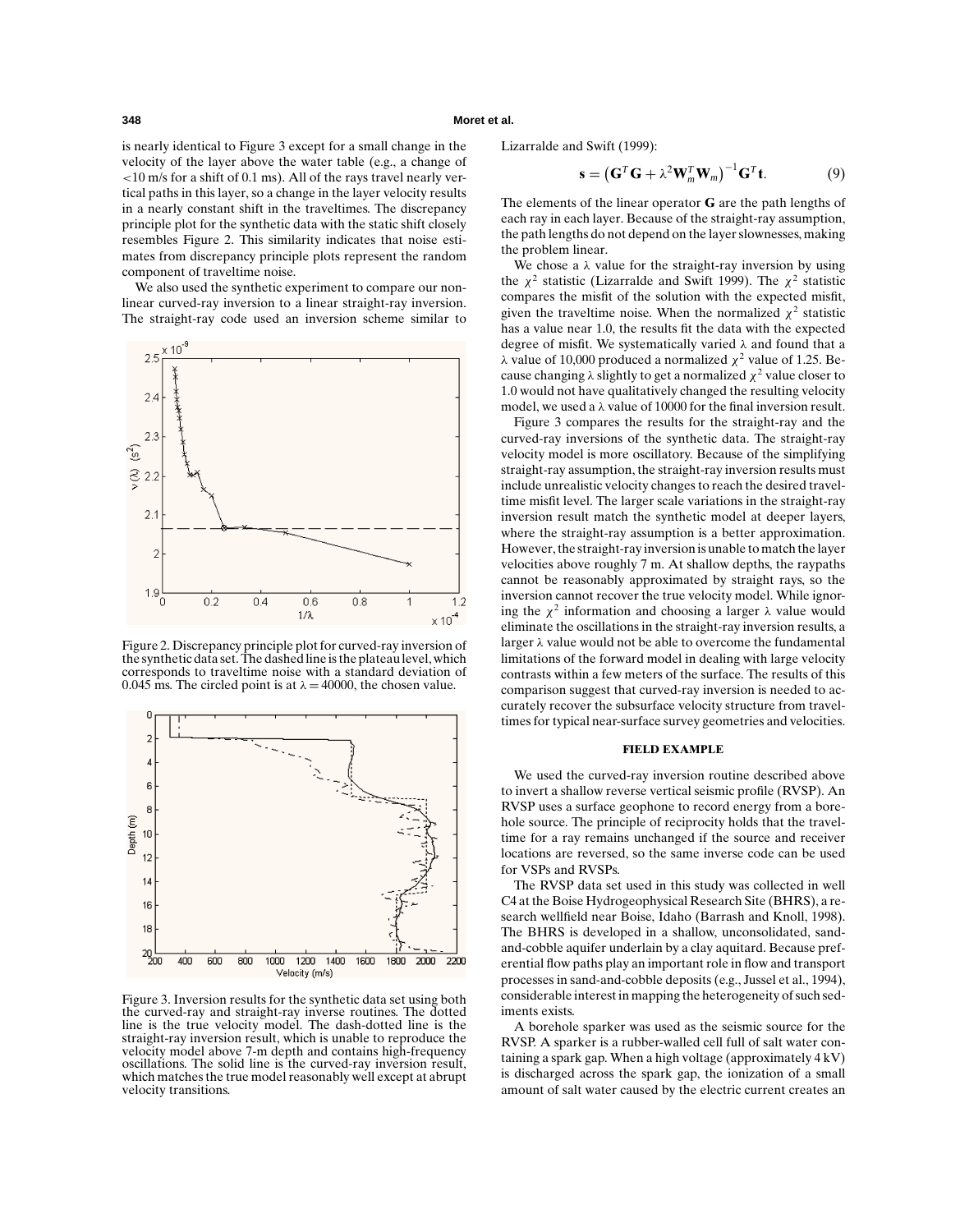acoustic disturbance that expands to the rubber walls. The rubber walls transmit the disturbance to the surrounding fluid in the form of P-wave energy. In dry holes, the coupling between the sparker walls and the formation is poor, so data collected using the sparker has the highest signal-to-noise ratio below the water table. We used a vertical-component geophone to record the arriving seismic energy. The resonance frequency of the geophone was 10 Hz and, according to the manufacturer, it had a uniform amplitude response to roughly 1 kHz. The geophone was placed less than a meter from the well, and the elevation of the geophone was surveyed. The sparker was lowered into the well and fired every 0.1 m from just below the water table to the bottom of the well.

The data were recorded on a 24-bit engineering seismograph with a 0.0625 ms sample interval and a 64 ms record length. A 24 dB acquisition gain and an antialias filter were applied. The traces collected are shown in Figure 4. The first arrival traveltimes of the data were picked with a commercial seismic processing package that uses subsample interpolation. We used a total of 121 traveltimes.

The data were inverted using the routine described above. At the time of data collection, the water level in the well was 1.62 m below land surface. The large velocity contrast could be slightly higher than the water level in the well due to capillary effects. At the BHRS, however, the height of the capillary fringe would be relatively small because of the coarse grain size of the sediments in the aquifer (Dingman, 1994). We used borehole deviation logs to set a different horizontal offset for each



Figure 4. RVSP record from well C4 at the BHRS. The noisy traces that occur every 10 ft (3.05 m) were collected with the sparker next to casing breaks. The traveltimes for these traces were not included in the inversion.

shot. The model weighting matrix  $W_m$  was designed to prevent it from constraining the velocity contrast across the water table. The starting velocity model we used was 2500 m/s below the water table and 300 m/s above the water table. This model was based on the results of a seismic refraction experiment at the BHRS (S. Goldstein, 2002, personal communication).

The discrepancy principle plot for the inversion of the C4 data set is shown in Figure 5. The slope of the curve decreases with decreasing  $\lambda$ , but the curve does not have a distinct plateau. This continuous decrease may indicate that the noise level is not uniform. Because the signal amplitude decreases with depth, the traveltime noise may increase with depth. We chose to use the highest  $v(\lambda)$  value in the region of slowly decreasing  $v(\lambda)$  to avoid underestimating the uncertainties in the layer velocities. This value corresponds to a  $\lambda$  value of 25000 and a  $\sigma_d$  of 0.027 ms. The choice of  $\lambda$  is somewhat arbitrary, but using nearby  $\lambda$  values does not noticeably affect the results. The  $\sigma_d$  value is between one-half and one-third of the sample interval, an error level similar to other studies that have used subsample picking (e.g., Lanz et al., 1998).

Figure 6 shows the inversion results and 95% confidence intervals. The confidence intervals are large above 4 m because of the lack of data and below 16 m because of the low ray coverage. As a result, little confidence can be placed in the velocity model except between 4 and 16 m.

To verify our results, we compared the final slowness model produced by the inversion with a neutron porosity log from well C4 (Figure 7). Details concerning the collection and processing of the neutron log can be found in Barrash and Clemo (2002). While seismic slowness generally increases as porosity increases, we would not necessarily expect a simple relationship between the two, as other factors in addition to porosity (e.g., grain-size distribution, pore-space geometry, effective stress) can influence the seismic properties of a medium.



Figure 5. Discrepancy principle plot for curved-ray inversion of the C4 RVSP data set. This curve does not exhibit a plateau. As we wished to avoid underestimating the uncertainty in our velocity model, we chose the highest reasonable "plateau" level. This value, marked here with a dashed line, corresponds to traveltime noise with a standard deviation of 0.027 ms. The circled point is at  $\lambda = 25000$ , the chosen value.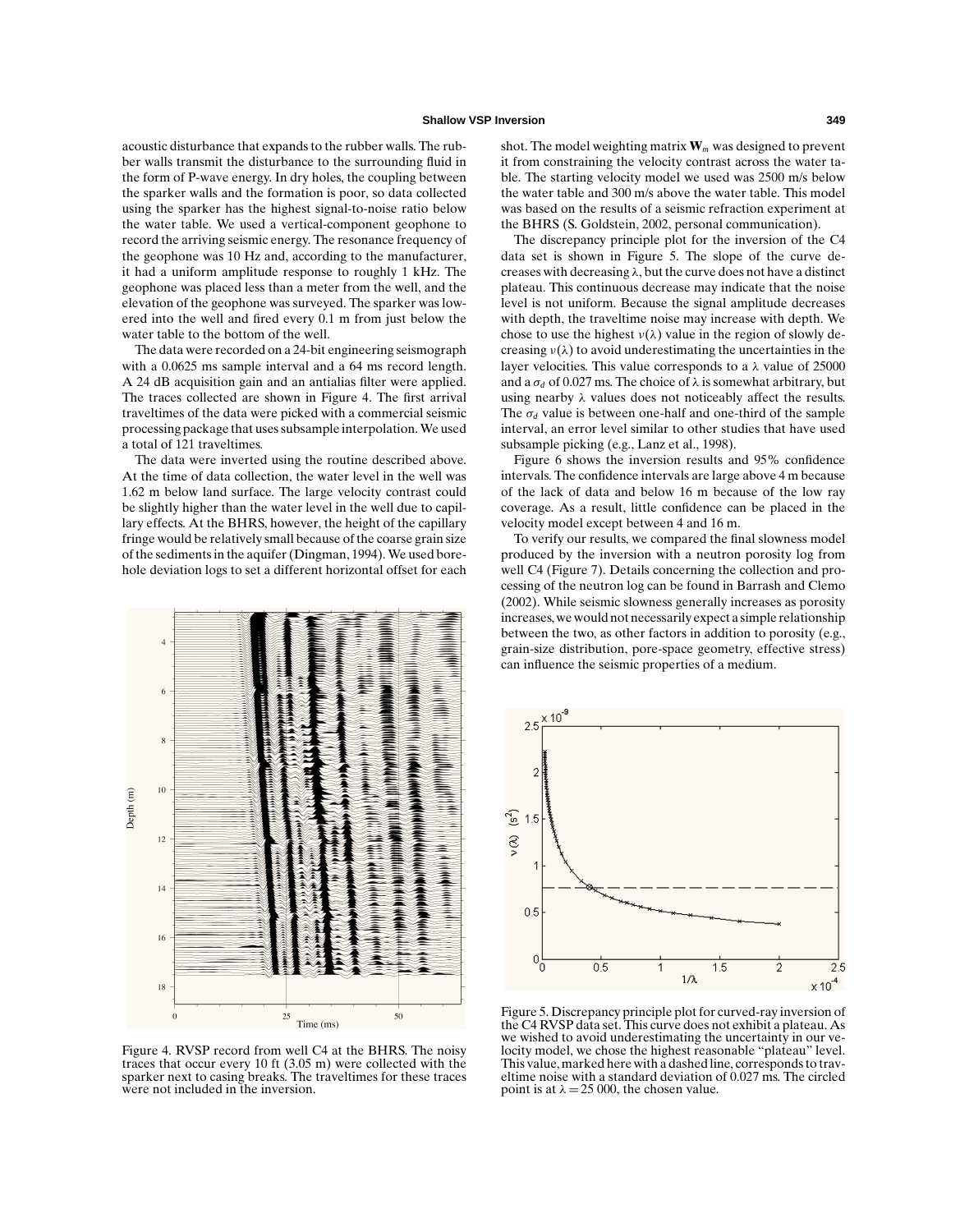

Figure 6. Final velocity model produced by curved-ray inversion of the C4 RVSP data set. The solid line is the velocity model; the dashed lines are the 95% confidence intervals. Above  $\sim$ 4 m and below  $\sim$ 16 m, the velocities are unrealistic and the uncertainties are great.



Figure 7. A comparison of the final slowness model produced by curved-ray inversion of the C4 RVSP data set and a neutron porosity log from the same well. The structure imaged by the slowness model can be seen in the porosity log except for a slowness peak at ∼7 m depth.

First-order similarity is evident between the seismic slowness and porosity profiles (Figure 7) with zones of relatively high values centered at about 5, 13, and 14.5 m. Examination of core from wells at the BHRS indicates that such higher porosity zones occur where the proportion of sand matrix is higher relative to the cobble framework clasts and/or where packing of the sediment is less dense (Reboulet, 2003). Here we note that the slowness peak at 7 m does not correspond to a high-porosity zone (Figure 7), and core analysis indicates sediments with low proportion of sand matrix in this interval. In general, however, changes in porosity are reflected in the slowness model. This suggests that our inverse routine was largely successful in imaging variations in subsurface properties.

### **CONCLUSIONS**

Ray bending affects shallow VSPs and RVSPs more than deeper VSPs because of the geometry of acquisition and the strong velocity contrasts in the shallow subsurface. This ray bending must be considered when inverting shallow VSP or RVSP traveltimes to produce accurate velocity models. In the synthetic example, the straight-ray inversion was unable to reproduce the true velocity model above 7-m depth. The velocity model produced by the straight-ray inversion also required high-frequency oscillations to satisfy the data. In practice, anyone using a straight-ray inversion for such a data set would use a higher  $\lambda$  value, either ignoring  $\chi^2$  or increasing their estimate of  $\sigma_d$ . Using a higher  $\lambda$  value would reduce the resolution of the inversion.

The synthetic experiment also showed that the curved-ray inversion presented here can produce accurate velocity models in the presence of high velocity contrasts. Of particular interest was the use of the discrepancy principle to estimate  $\sigma_d$  and to choose  $\lambda$ . The  $\sigma_d$  estimate was within 10% of the true noise level and the chosen  $\lambda$  value resulted in an accurate velocity model.

The plateau in the plot of  $v(\lambda)$  was not as distinct for the field example. We suspect that the more gradual decline of  $v(\lambda)$  was due to variation in the noise level with depth. Because we did not wish to underestimate the uncertainty in the final velocity model, we chose the highest possible "plateau" value. The final velocity model for a shallow RVSP data set was consistent with prior information. The uncertainties associated with the velocities show that the inversion of VSP or RVSP traveltimes can distinguish between zones of different velocity on a scale of ∼1 m. The ability to image the subsurface at this level of resolution may be very helpful in engineering and hydrologic investigations.

### **ACKNOWLEDGMENTS**

We would like to thank Lee Liberty and Paul Michaels for their input into this project. Steve Shedlock of SubTerra Surveys provided the sparker sonde used in this experiment. We are also grateful to the associate editor and several reviewers for their comments. The Army Research Office (DAAD19-00- 1-0454 and DAAH-96-1-0318) and the Environmental Protection Agency (X-97008501-0) funded this work.

### **REFERENCES**

- Acton, F. S., 1990, Numerical methods that work: Mathematical Association of America.
- Allison, S., and Schieck, D., 1996, Application of shallow vertical seismic profiles (VSP) in interpreting shallow seismic data: Proceedings, SAGEEP, Environmental and Engineering Geophysical Society, 1047–1054.
- Alumbaugh, D. L., and Newman, G. A., 2000, Image appraisal for 2-D and 3-D electromagnetic inversion: Geophysics, **65**, 1455–1467.
- Barrash, W., and Clemo, T., 2002, Hierarchical geostatistics and multifacies systems: Boise Hydrogeophysical Research Site, Boise, Idaho: Water Resources Research, **38**, 1196, doi:10.1029/2001WR001259, 2002.
- Barrash, W., and Knoll, M. D., 1998, Design of research wellfield for calibrating geophysical methods against hydrologic parame-ters: Proceedings, 1998 Conference on hazardous waste research: Great Plains/Rocky Mountain Hazardous Substance Research Center, Kansas State University, 296–318.
- Dingman, S. L., 1994, Physical hydrology: Macmillan Publishing Co.
- Hansen, P. C., 1992, Analysis of discrete ill-posed problems by means of the L-curve: SIAM Review, **34**, 561–580.